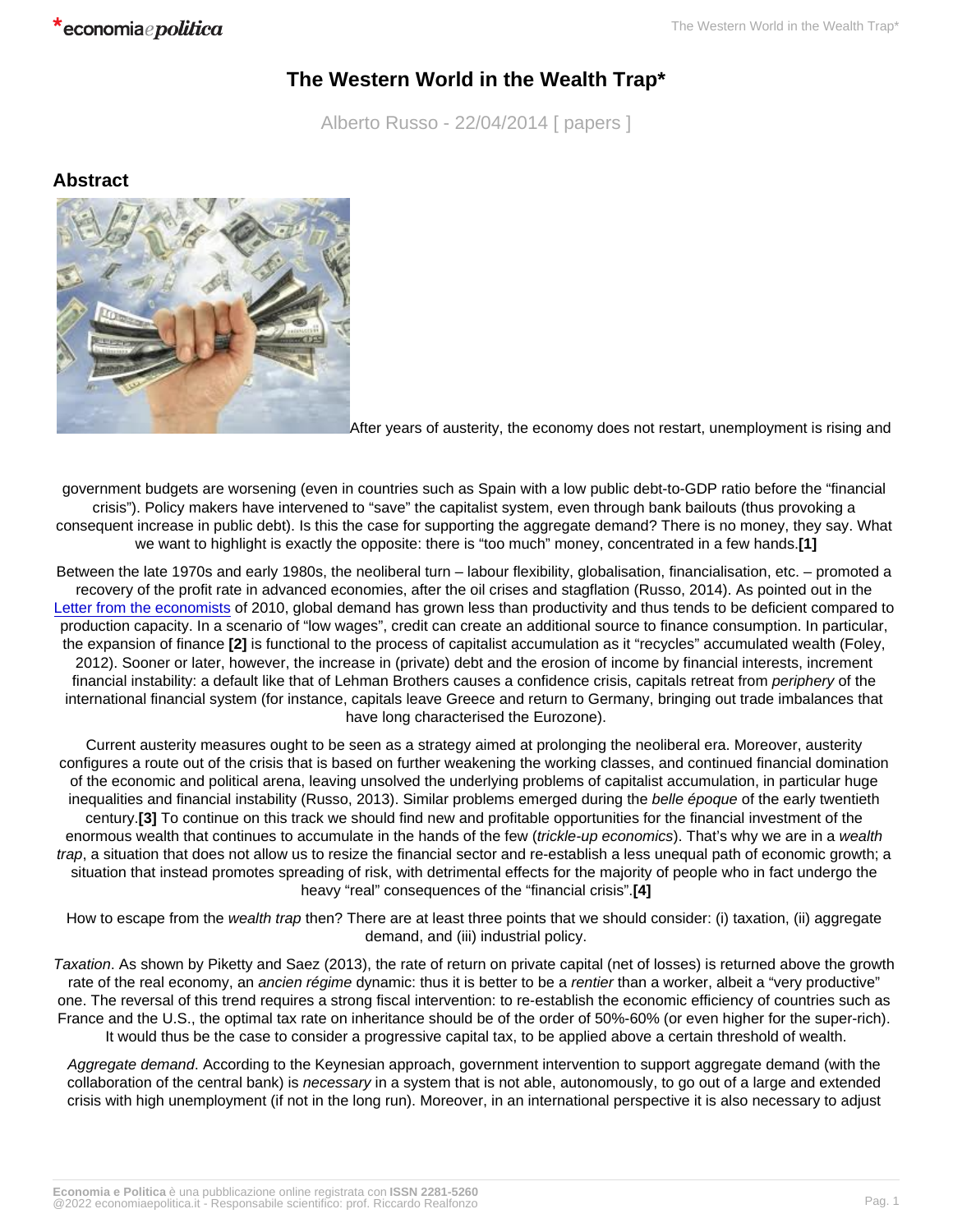both trade deficits (for example, in the "periphery" of the Eurozone) and trade surpluses (for instance, in Germany) [5].

Industrial policy. Public intervention should support aggregate demand (short-medium run objective), reduce the power of finance and, at the same time, redirect investments into innovative sectors that still are characterised by high risk, then leaving space for private initiative (long-run objective). From this point of view, the public sector takes the form of an "entrepreneurial state" (Mazzucato, 2013) that, in the midst of a systemic crisis, promotes the creation of the "new" and sustains society in the painful process of destructing the "old".[6]

The three previous points are linked by a common thread, which combines short to medium and long run interventions and objectives: (i) taxation on (large) wealth (in particular, on inheritance) would provide the resources to finance (ii) support to aggregate demand and (iii) an industrial policy aimed at promoting an economic recovery based on knowledge and environmental sustainability.[7] At the same time, there are clear political implications of a project that aims at reaching full employment (Kalecki, 1943): the wealth tax on the one hand, and the rise of employment and wages, on the other hand, would lead to a reduction of inequality, bringing the wage level to that of productivity, restoring greater social mobility and, in general, promoting a new path of development, out of the crisis and beyond the neoliberal model. 1% would not like it. Will the other 99% be able to organise themselves?

\*This is a revised and translated version of my article (written in Italian) "[L'Occidente nella trappola della ricchezza"](http://www.economiaepolitica.it/index.php/europa-e-mondo/loccidente-nella-trappola-della-ricchezza/#.U0admNFH7IU) published by Economia e Politica. Thanks to Monica Glebocki for English checking.

Endnotes [1] According to Oxfam (2014), the wealth of the 85 richest individuals in the world is equal to the total wealth of the bottom 50% of whole world population. [2] On the succession of phases of material and financial expansions, see Arrighi (1994). [3] Indeed, growing inequality and indebtedness are two of the common elements between the recent crisis and the Great Depression. [4] "It is better that a man should tyrannise over his bank balance than over his fellow-citizens" (Keynes, 1936, chapter 24, I). The problem is that huge wealth, by influencing the political system, impacts the economic and social evolution towards an increasingly unequal structure (Stiglitz, 2012). [5] "But if nations can learn to provide themselves with full employment by their domestic policy … there need be no important economic forces calculated to set the interest of one country against that of its neighbours." (Keynes, 1936, chapter 24, IV). [6] The New Deal and the public expenditure for the WWII sustained the US economy, promoting the transition from agriculture to manufacturing in presence of "mobility constraints" between sectors (Delli Gatti et al. 2012), while the Marshall Plan financed the reconstruction of European countries (and guaranteed a demand for US exports). Today we need such kind of intervention (and evidently not a world war). [7] A sharp reduction in inequality occurred following the two world wars (Piketty and Saez, 2013). Today the challenge is to break down huge inequalities promoted by the neoliberal model based on a democratic alternative.

References Arrighi G. (2004), The Long XX Century , Verso. Delli Gatti D., Gallegati M., Greenwald B., Russo A., Stiglitz J.E. (2012), "Mobility constraints, productivity trends, and extended crises", Journal of Economic Behavior and Organization , 83(3): 375-93 Foley D.K. (2012), "The political economy of postcrisis global capitalism", South Atlantic Quarterly 111(2): 251-63 Kalecki M. (1943), "Political aspects of full employment", Political Quarterly , 14: 322-31 Keynes J.M. (1936), The General Theory of Employment, Interest and Money , available at Marxist.org Mazzucato M. (2013), The Entrepreneurial State , Anthem Press Oxfam (2014), Working for the Few. Political Capture and Economic Inequality Piketty T., Saez E. (2013), "A